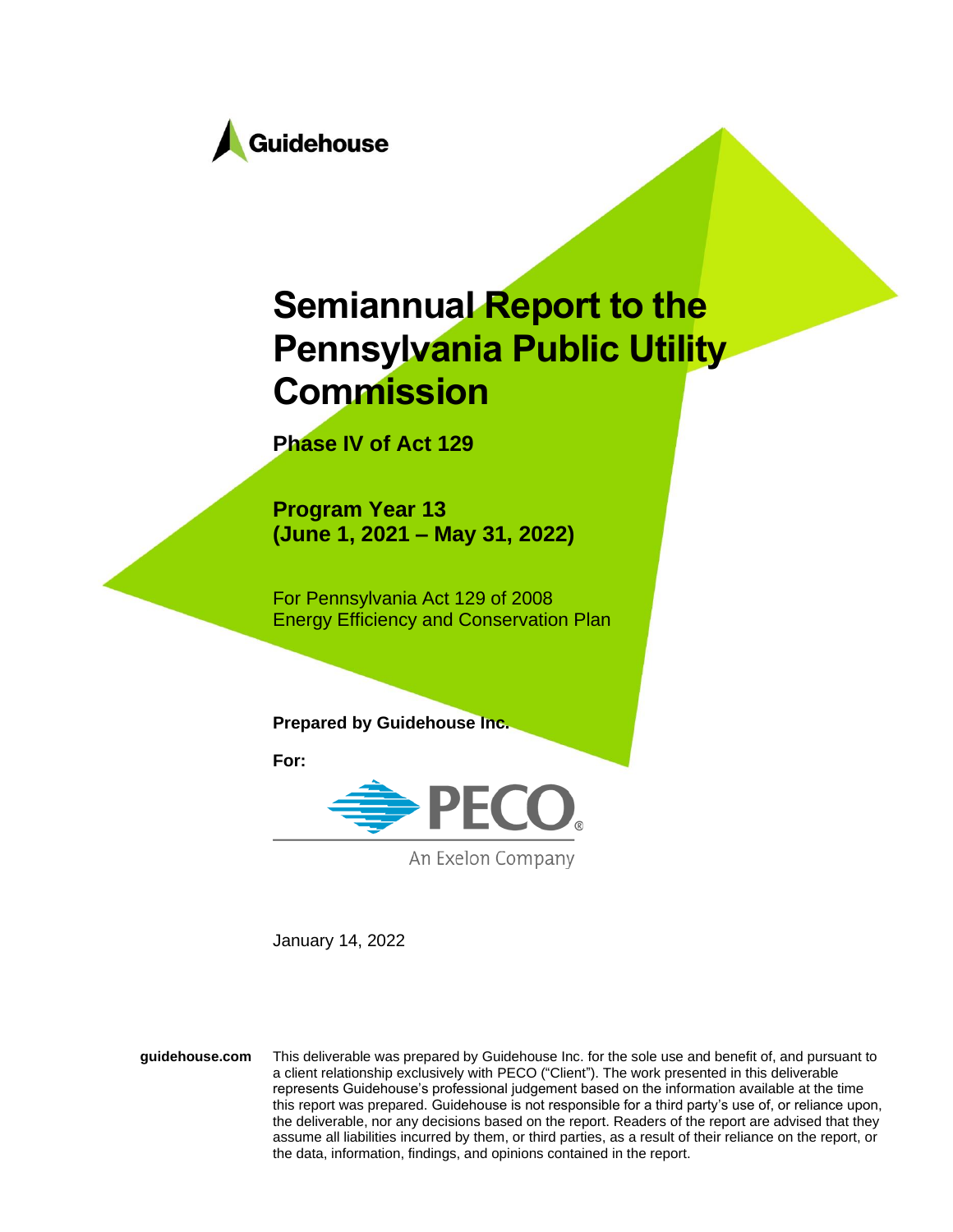

# **Table of Contents**

## **List of Tables**

| Table 1. PY13 and Phase IV Summary Statistics by Customer Segment 5 |  |
|---------------------------------------------------------------------|--|
|                                                                     |  |
|                                                                     |  |
|                                                                     |  |
|                                                                     |  |
|                                                                     |  |

# **List of Figures**

| Figure 3. Performance toward Phase IV Portfolio Peak Demand Target  4          |  |
|--------------------------------------------------------------------------------|--|
| Figure 4. EE&C Plan Performance toward Phase IV Low-Income Compliance Target 5 |  |
| Figure 5. PYTD and Phase IV Reported Gross Energy Savings by Program  10       |  |
|                                                                                |  |
|                                                                                |  |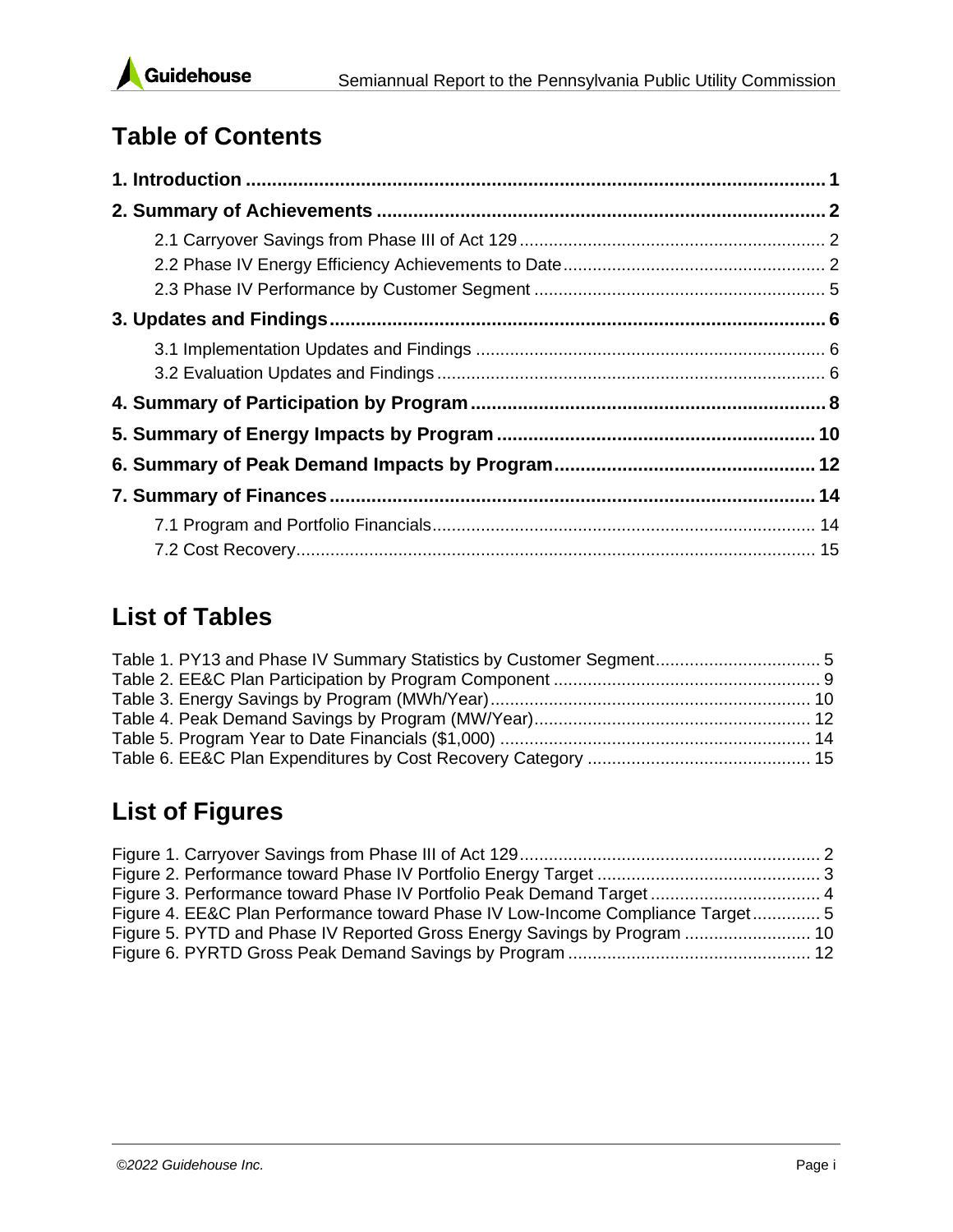

# **Acronyms**

| <b>BDR</b>   | <b>Behavioral Demand Response</b>                                    |
|--------------|----------------------------------------------------------------------|
| C&I          | Commercial and Industrial                                            |
| <b>CSP</b>   | <b>Conservation Service Provider or Curtailment Service Provider</b> |
| <b>DLC</b>   | <b>Direct Load Control</b>                                           |
| DR           | Demand Response                                                      |
| <b>EDC</b>   | <b>Electric Distribution Company</b>                                 |
| <b>EDT</b>   | Eastern Daylight Time                                                |
| EE&C         | <b>Energy Efficiency and Conservation</b>                            |
| EM&V         | Evaluation, Measurement, and Verification                            |
| <b>EUL</b>   | <b>Effective Useful Life</b>                                         |
| <b>GNI</b>   | Government, Nonprofit, Institutional                                 |
| <b>HVAC</b>  | Heating, Ventilating, and Air Conditioning                           |
| <b>ICSP</b>  | <b>Implementation Conservation Service Provider</b>                  |
| kW           | Kilowatt                                                             |
| kWh          | Kilowatt-hour                                                        |
| <b>LED</b>   | <b>Light-Emitting Diode</b>                                          |
| <b>LIURP</b> | Low-Income Usage Reduction Program                                   |
| M&V          | Measurement and Verification                                         |
| <b>MW</b>    | Megawatt                                                             |
| <b>MWh</b>   | Megawatt-hour                                                        |
| <b>NTG</b>   | Net-to-Gross                                                         |
| P4TD         | Phase IV to Date                                                     |
| PA PUC       | Pennsylvania Public Utility Commission                               |
| <b>PSA</b>   | Phase IV to Date Preliminary Savings Achieved; equal to VTD + PYTD   |
| PSA+CO       | PSA savings plus Carryover from Phase III                            |
| PY           | Program Year: e.g., PY13, from June 1, 2021 to May 31, 2022          |
| <b>PYRTD</b> | Program Year Reported to Date                                        |
| <b>PYVTD</b> | Program Year Verified to Date                                        |
| <b>RTD</b>   | Phase IV to Date Reported Gross Savings                              |
| <b>SWE</b>   | <b>Statewide Evaluator</b>                                           |
| <b>TRC</b>   | <b>Total Resource Cost</b>                                           |
| <b>TRM</b>   | <b>Technical Reference Manual</b>                                    |
| <b>VTD</b>   | Phase IV to Date Verified Gross Savings                              |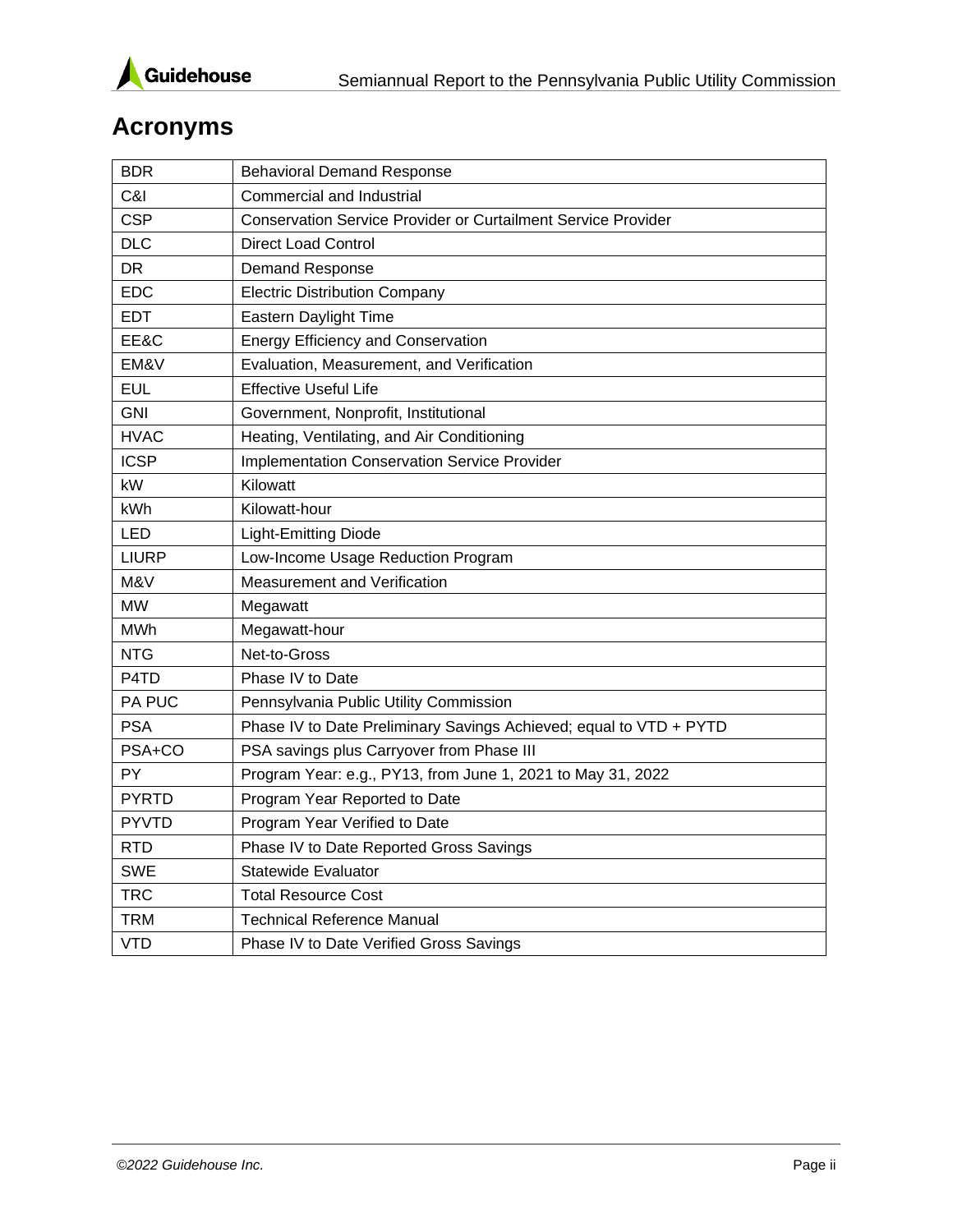

### **Types of Savings**

**Gross Savings:** The change in energy consumption or peak demand that results directly from program-related actions taken by participants in an Energy Efficiency and Conservation (EE&C) program, regardless of why they participated.

**Net Savings:** The total change in energy consumption or peak demand that is attributable to an EE&C program. Depending on the program delivery model and evaluation methodology, the net savings estimates may differ from the gross savings estimate due to adjustments for the effects of free riders, changes in codes and standards, market effects, participant and nonparticipant spillover, and other causes of change in energy consumption or demand not directly attributable to the EE&C program.

**Reported Gross:** Also referred to as ex ante savings. The energy and peak demand savings values calculated by the electric distribution company (EDC) or its program implementation conservation service providers (ICSPs) and stored in the program tracking system.

**Verified Gross:** Also referred to as ex post gross savings. The energy and peak demand savings estimates reported by the independent evaluation contractor after the gross impact evaluation and associated measurement and verification (M&V) efforts have been completed.

**Verified Net:** Also referred to as ex post net savings. The energy and peak demand savings estimates reported by the independent evaluation contractor after applying the results of the net impact evaluation. Typically calculated by multiplying the verified gross savings by a net-togross ratio.

**Annual Savings:** Energy and demand savings expressed on an annual basis or the amount of energy or peak demand an EE&C measure or program can be expected to save over the course of a typical year. Annualized savings are noted as MWh/year or MW/year. The Pennsylvania Technical Reference Manual provides algorithms and assumptions to calculate annual savings, and Act 129 compliance targets for consumption reduction are based on the sum of the annual savings estimates of installed measures.

**Lifetime Savings:** Energy and demand savings expressed in terms of the total expected savings over the useful life of the measure. Typically calculated by multiplying the annual savings of a measure by its effective useful life. The total resource cost (TRC) test uses savings from the full lifetime of a measure to calculate the cost-effectiveness of EE&C programs.

**Program Year Reported to Date (PYRTD):** The reported gross energy and peak demand savings achieved by an EE&C program or portfolio within the current program year. Program year to date (PYTD) values for energy efficiency will always be reported as gross savings in a semiannual report.

**Program Year Verified to Date (PYVTD):** The verified gross energy and peak demand savings achieved by an EE&C program or portfolio within the current program year.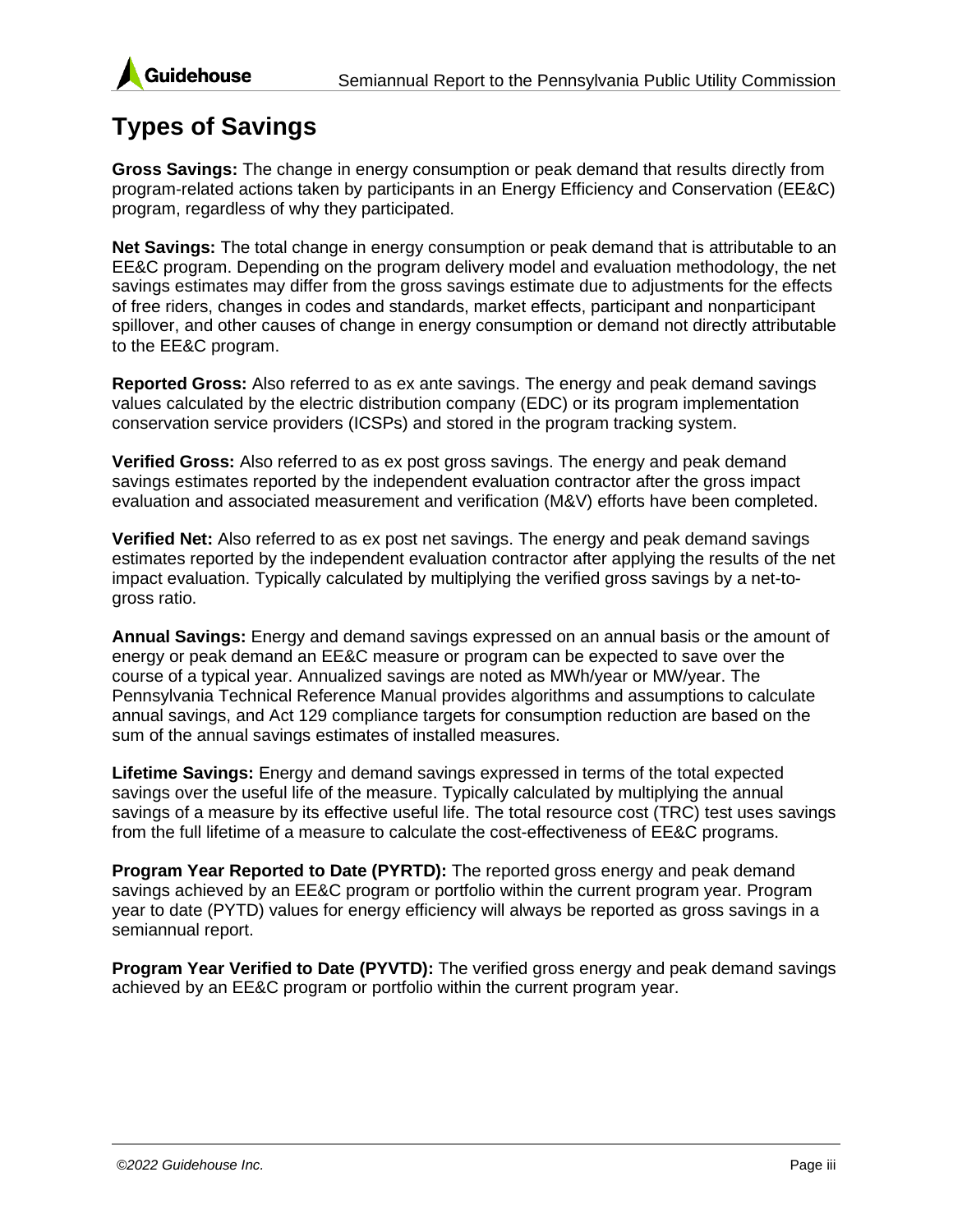

**Phase IV to Date (P4TD):** The energy and peak demand savings achieved by an EE&C program or portfolio within Phase IV of Act 129. Reported in several permutations described as follows:

- **Phase IV to Date Reported (RTD):** The sum of the reported gross savings recorded to date in Phase IV of Act 129 for an EE&C program or portfolio.
- **Phase IV to Date Verified (VTD):** The sum of the verified gross savings recorded to date in Phase IV of Act 129 for an EE&C program or portfolio as determined by the impact evaluation finding of the independent evaluation contractor.
- **Phase IV to Date Preliminary Savings Achieved (PSA):** The sum of the verified gross savings (VTD) from previous program years in Phase IV where the impact evaluation is complete plus the reported gross savings from the current program year (PYTD). For PY13, the PSA savings will always equal the PYTD savings because PY13 is the first program year of the phase (no savings will be verified until the PY13 final annual report even if the approved evaluation, measurement, and verification plan calls for a historical realization rate).
- **Phase IV to Date Preliminary Savings Achieved + Carryover (PSA+CO):** The sum of the verified gross savings from previous program years in Phase IV plus the reported gross savings from the current program year plus any verified gross carryover savings from Phase III of Act 129. This is the best estimate of an EDC's progress toward the Phase IV compliance targets.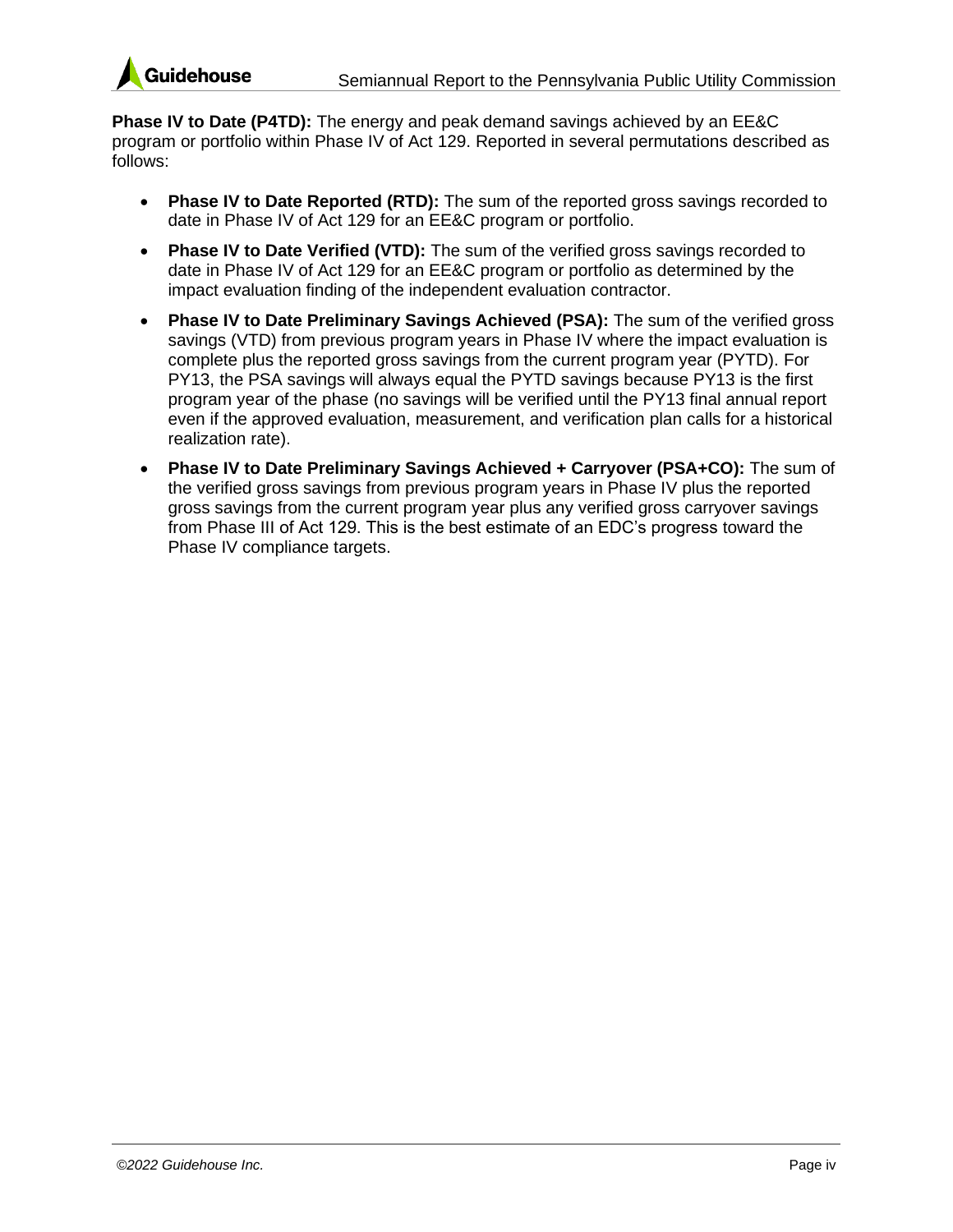

### <span id="page-5-0"></span>**1. Introduction**

Pennsylvania Act 129 of 2008, signed on October 15, 2008, mandated energy savings and demand reduction goals for the largest electric distribution companies (EDCs) in Pennsylvania for Phases I (2008 through 2013), II (2013 through 2016), and III (2016 through 2021). In late 2020, each EDC filed a new Energy Efficiency and Conservation (EE&C) plan with the Pennsylvania Public Utilities Commission (PA PUC) detailing the proposed design of its portfolio for Phase IV. Stakeholder input informed the updates to these plans, which were subsequently approved by the PA PUC in 2021.

Implementation of Phase IV of the Act 129 programs began on June 1, 2021. This report documents the progress of the Phase IV EE&C accomplishments for PECO in program year 13 (PY13) and the cumulative accomplishments of the Phase IV programs since inception. It also documents the energy savings carried over from Phase III. The Phase III carryover savings count toward Phase IV EDC savings compliance targets.

This report details the participation, spending, and reported gross impacts of the energy efficiency programs during the first 6 months of PY13. Compliance with Act 129 savings goals is ultimately based on verified gross savings. PECO retained Guidehouse Inc. (Guidehouse) as an independent evaluation contractor for Phase IV of Act 129. Guidehouse is responsible for the measurement and verification (M&V) of the savings and calculation of verified gross savings. The verified gross savings for PY13 energy efficiency programs will be reported in the final annual report to be filed on September 30, 2022.

Phase IV of Act 129 includes a peak demand reduction goal for PECO. Unlike previous phases of Act 129, Phase IV peak demand reduction targets must be met through coincident demand reductions from energy efficiency measures. The Act 129 peak demand reduction definition is non-holiday weekdays from 2 p.m. to 6 p.m. in June, July, and August. As in prior phases, compliance with Act 129 peak compliance goals is assessed at the system level so all coincident peak demand impacts are adjusted for line losses.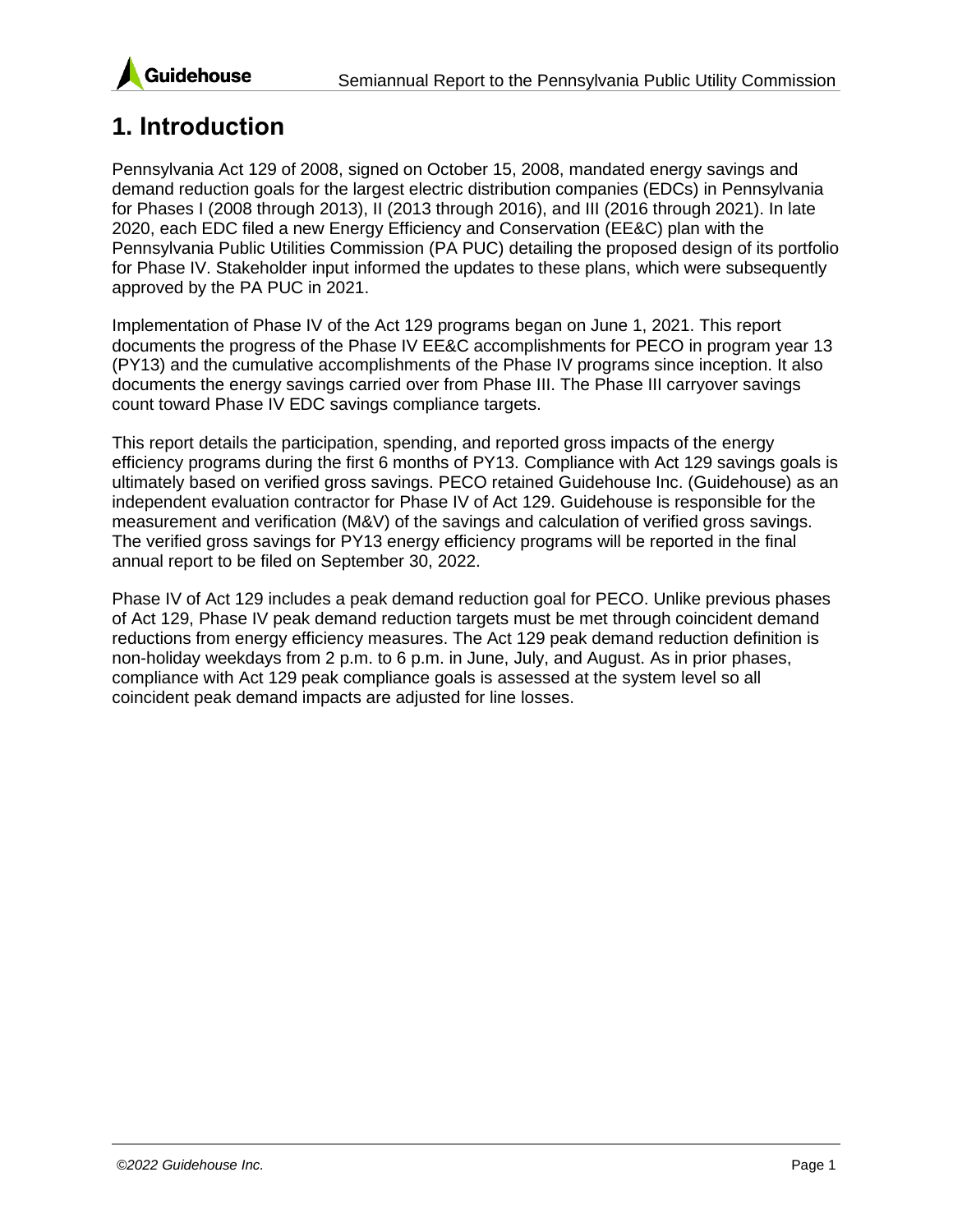## <span id="page-6-0"></span>**2. Summary of Achievements**

### <span id="page-6-1"></span>**2.1 Carryover Savings from Phase III of Act 129**

The PA PUC's Phase IV Implementation Order<sup>1</sup> allowed EDCs to carry over verified savings above the Phase III portfolio and low-income savings goals and apply those savings toward Phase IV compliance targets. PECO has 106,218 MWh/year of portfolio carryover savings and 3,452 MWh/year of low-income carryover savings from Phase III toward its Phase IV energy reduction targets. [Figure 1](#page-6-3) compares PECO's Phase III verified gross savings total to the Phase III compliance target to illustrate the carryover calculation.

<span id="page-6-3"></span>



*Source: Guidehouse analysis*

Phase III did not include a peak demand reduction target from energy efficiency, so there are no carryover savings toward the Phase IV peak demand reduction target.

### <span id="page-6-2"></span>**2.2 Phase IV Energy Efficiency Achievements to Date**

Since the beginning of PY13 on June 1, 2021, PECO has claimed:

• 113,306 MWh/yr of reported gross electric energy savings (PYRTD and RTD)

<sup>1</sup> Pennsylvania Public Utility Commission, *Energy Efficiency and Conservation Program* Implementation Order, at Docket No. M-2020-3015228, (*Phase IV Implementation Order*), entered June 18, 2020.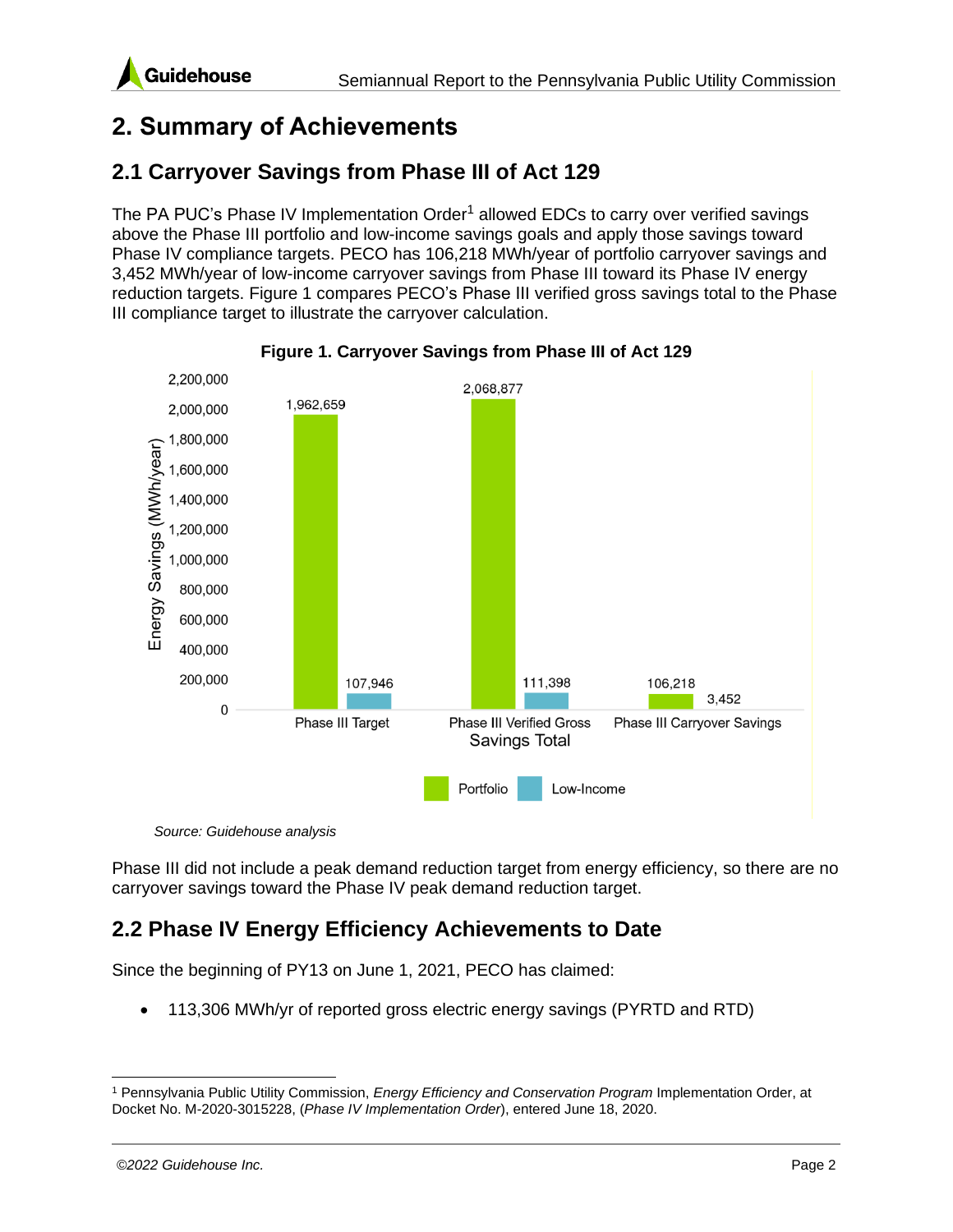

• 20.80 MW/yr of reported gross peak demand savings (PYRTD and RTD)

Including carryover savings from Phase III, PECO has achieved:

- 219,524 MWh/yr of PSA+CO energy savings recorded to date in Phase IV
	- o This value represents 15.9% of the May 31, 2026 energy savings compliance target of 1,380,837 MWh/yr at the meter level without application of any line loss factor.
- 20.80 MW/yr of PSA demand savings recorded to date in Phase IV
	- $\circ$  This value represents 8.1% of the May 31, 2026 energy savings compliance target of 256.00 MW/yr at the system level with application of line loss factors.

[Figure 2](#page-7-0) and [Figure 3](#page-8-0) show PECO's EE&C plan progress toward Phase IV energy conservation and peak demand reduction compliance targets.

<span id="page-7-0"></span>

#### **Figure 2. Performance toward Phase IV Portfolio Energy Target**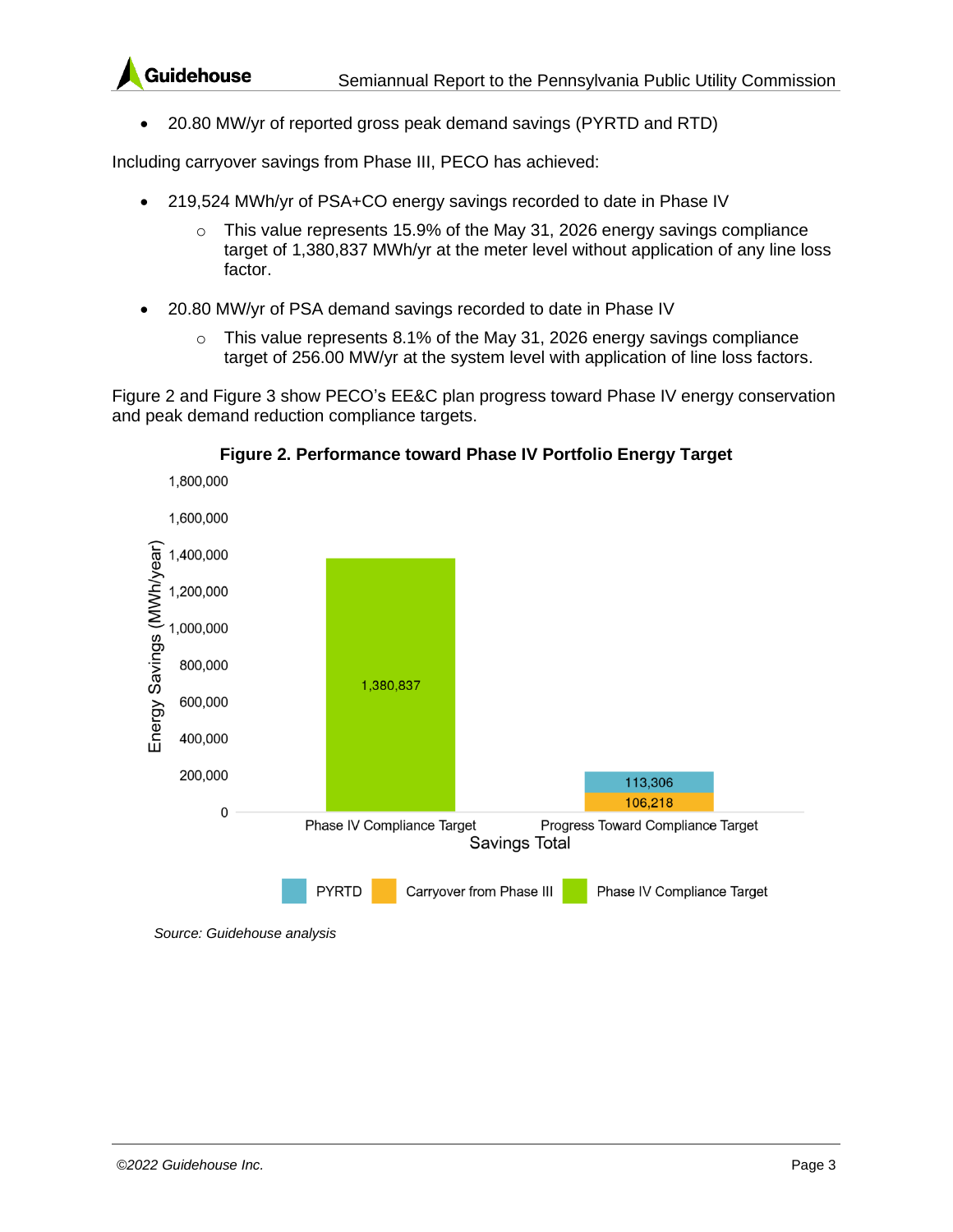

<span id="page-8-0"></span>

**Figure 3. Performance toward Phase IV Portfolio Peak Demand Target**

*Source: Guidehouse analysis*

The Phase IV Implementation Order directed EDCs to offer conservation measures to the Low-Income customer segment based on the proportion of electric sales attributable to low-income households. The proportionate number of measures targeted for PECO is 8.8%. PECO offers 192 EE&C measures to its Residential and Non-Residential customer classes. Of the 192 measures, 47 are available to the Low-Income customer segment at no cost to the customer. This represents 24.5% of the total measures offered in the EE&C plan and exceeds the proportionate number of measures targeted.

The PA PUC also established a Low-Income energy savings target of 5.8% of the portfolio savings goal. The Low-Income savings target for PECO is 80,089 MWh/yr and is based on verified gross savings. [Figure 4](#page-9-2) compares the PSA+CO performance to date for the Low-Income customer segment to the Phase IV savings target. Based on the latest available information, PECO has achieved 10.6% of the Phase IV Low-Income energy savings target.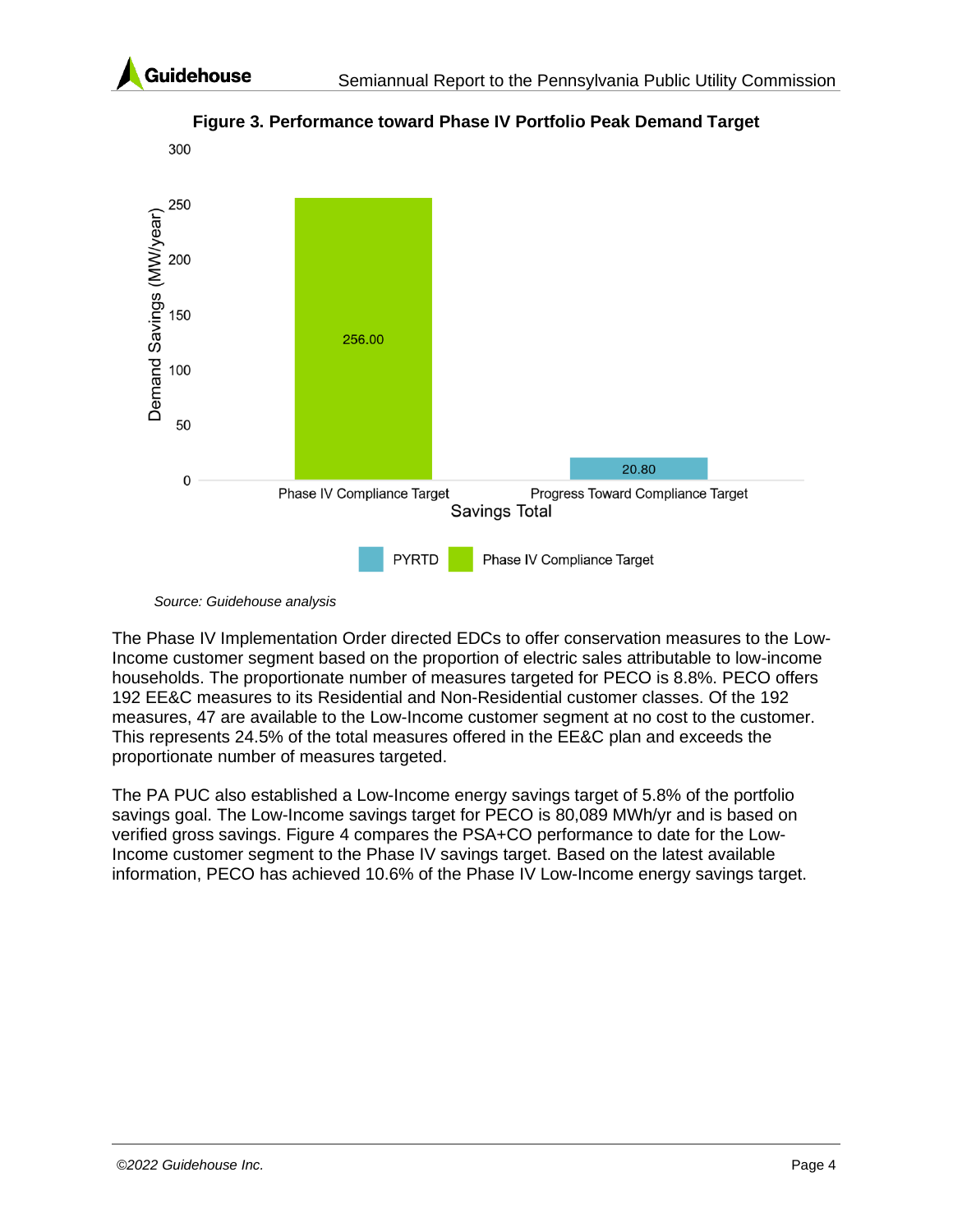

100.000



<span id="page-9-2"></span>**Figure 4. EE&C Plan Performance toward Phase IV Low-Income Compliance Target**

*Source: Guidehouse analysis*

### <span id="page-9-0"></span>**2.3 Phase IV Performance by Customer Segment**

[Table 1](#page-9-1) presents the participation, savings, and spending by customer sector for PY13 and Phase IV. The Residential, Small C&I, Large C&I sectors are defined by EDC tariff and the Residential Low-Income and Governmental/Educational/Nonprofit sector were defined by statute (66 Pa. C.S. § 2806.1). The Residential Low-Income segment is a subset of the Residential customer class; the GNI segment includes customers who are part of the Small C&I or Large C&I rate classes. Guidehouse removed the Low-Income and GNI segments savings, spending, and participation values from the parent Residential, Small C&I, and Large C&I sectors values in [Table 1.](#page-9-1)

<span id="page-9-1"></span>

| <b>Parameter</b>     | <b>Residential</b><br>(Non-Low-<br>Income) | <b>Residential</b><br>Low-<br><b>Income</b> | <b>Small C&amp;I</b><br>(Non-GNI) | Large C&I<br>(Non-GNI) | <b>GNI</b> | <b>Total</b> |
|----------------------|--------------------------------------------|---------------------------------------------|-----------------------------------|------------------------|------------|--------------|
| No. of Participants  | 601,039                                    | 34.849                                      | 588                               | 203                    | 26         | 636,705      |
| PYRTD MWh/yr         | 21,234                                     | 5,034                                       | 11,281                            | 74,752                 | 1,004      | 113,306      |
| PYRTD MW/yr          | 5.26                                       | 0.60                                        | 2.28                              | 12.62                  | 0.03       | 20.80        |
| Incentives (\$1,000) | 1,588                                      | 916                                         | 1.913                             | 4,608                  | 155        | 9,180        |

**Table 1. PY13 and Phase IV Summary Statistics by Customer Segment**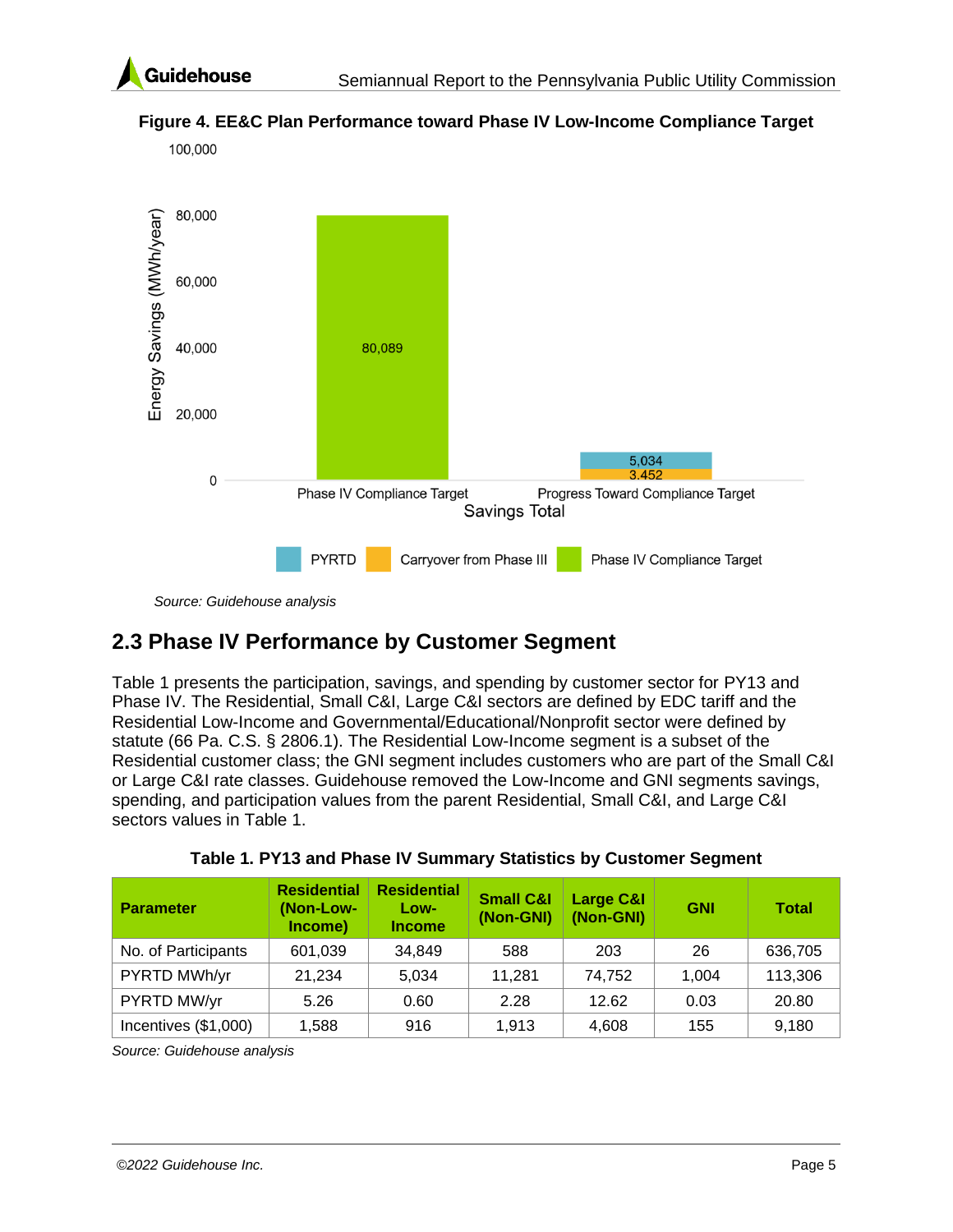

### <span id="page-10-0"></span>**3. Updates and Findings**

#### <span id="page-10-1"></span>**3.1 Implementation Updates and Findings**

This section summarizes PECO's EE&C plan and program implementation updates, as well as findings available at the time of this report's writing. In PY13, PECO expects to implement the EE&C plan as filed.

PECO's EE&C plan is implemented through a customer-centric portfolio of offerings to meet its customers' energy-saving needs, regardless of customer rate class. In Phase IV, PECO offers five customer programs:

- Residential
- Residential Home Energy Reports (HER)
- Income-Eligible
- Income-Eligible HER
- Non-Residential

Within each program, PECO offers distinct program components. Programs and program components are defined as follows:

- **Programs:** A mix of measures and treatments for customers structured to include interactions with multiple market actors across the value chain through various program components. The PECO portfolio is organized into five programs.
- **Program components:** Program components tailor service delivery to the needs of each customer class. For example, the Residential program offers rebates, a marketplace platform, in-home assessments, appliance recycling, and other service components.

At the time of semiannual report, conservation service providers (CSPs) are ramping up program activities per the Phase IV EE&C plan design.

Only the Non-Residential program anticipates any significant program updates in the second half of PY13. The updates will be made in the following two components:

- Midstream will add non-lighting equipment offerings including HVAC, motors, and drives.
- Small Business Direct Install will transition to an open market implementation with any eligible contractor able to apply for and receive rebates and offer measures. The current model administered through a sole contractor will be retired.

### <span id="page-10-2"></span>**3.2 Evaluation Updates and Findings**

Guidehouse is finalizing the Phase IV evaluation plan and sampling plan for each program and component. The team will interview PECO staff and CSPs and review program tracking databases and engineering files. These activities inform the design of participant surveys exploring customer satisfaction and experience and the verification of measure installations for specific components per the evaluation plan. Guidehouse's progress on each program and component is summarized as follows: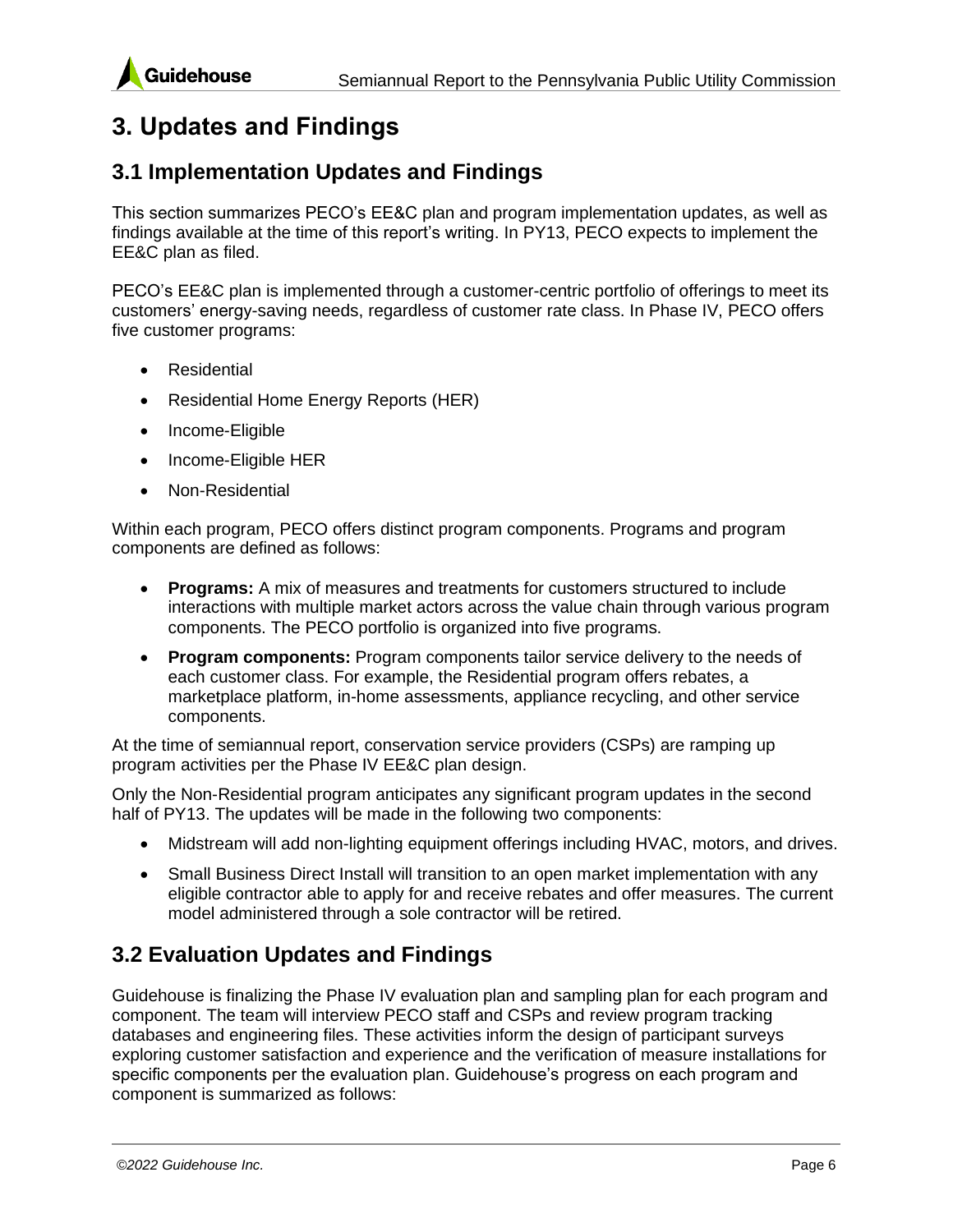

- **Residential Program:** Guidehouse is reviewing first and second quarter data and developing sampling plans and survey instruments in support of PY13 evaluation activities.
- **Income-Eligible Residential Subsector:** Guidehouse is reviewing first and second quarter data and developing sampling plans and survey instruments in support of PY13 evaluation activities.
- **Residential HER Program:** Guidehouse is developing evaluation plans and survey instruments in support of PY13 evaluation activities.
- **Income-Eligible HER Program:** Guidehouse is developing evaluation plans and survey instruments in support of PY13 evaluation activities.
- **Non-Residential Program:** Guidehouse is reviewing first and second quarter data and developing sampling plans and survey or interview guides in support of PY13 evaluation activities.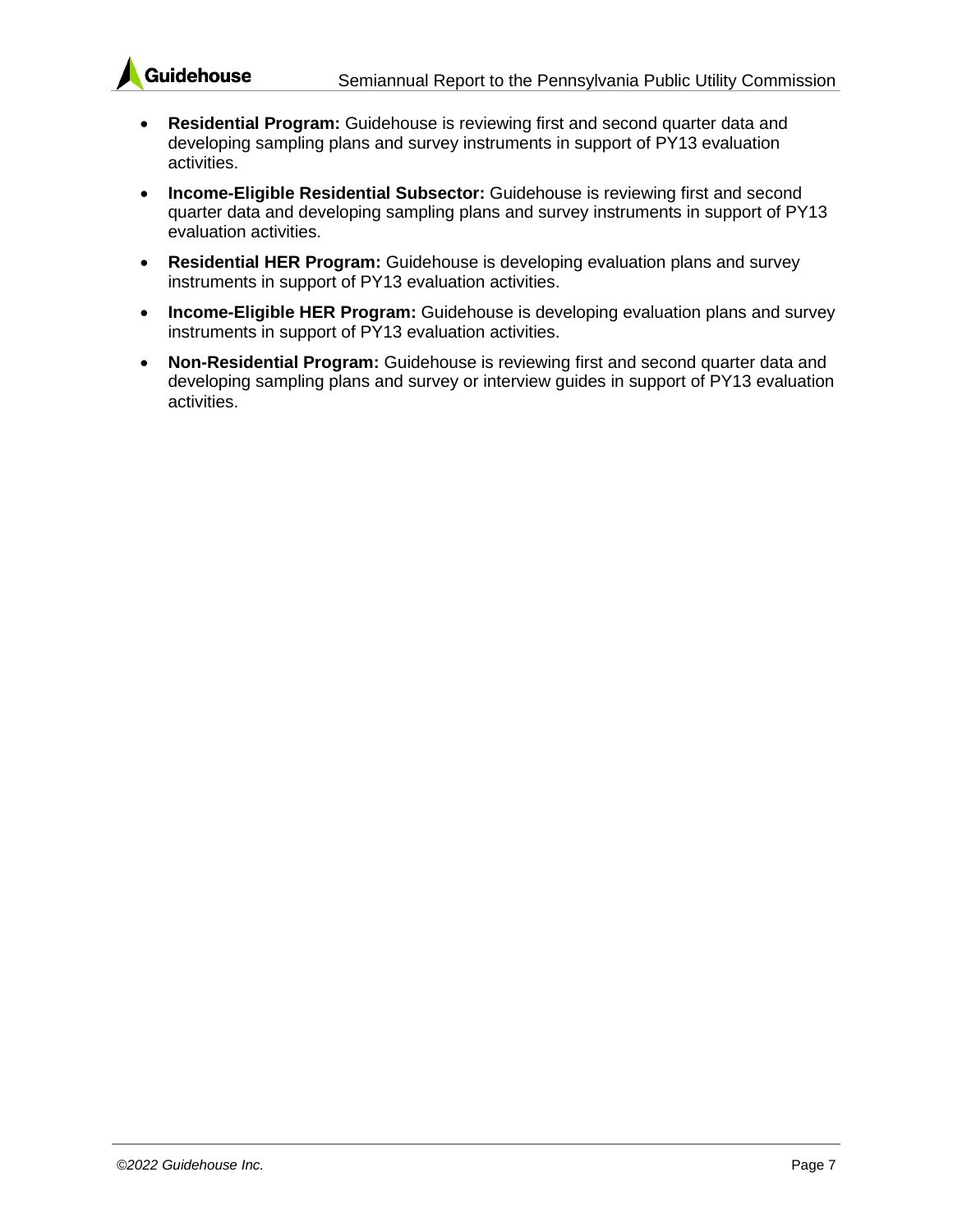

## <span id="page-12-0"></span>**4. Summary of Participation by Program**

Participation is defined differently for certain programs depending on the program delivery channel and data tracking practices. The nuances of the participant definition vary by program and within elements of a given program. The following bullets summarize Phase IV participation counting logic by program and [Table 2](#page-13-0) provides the current participation totals for PY13 and Phase IV.

- The Residential program includes five components:
	- o **Rebates and Marketplace:** Participation is a count of unique account number by program year for all except upstream lighting. For upstream lighting, participation is counted by number of measures by program year.
	- o **Appliance Recycling:** Participation is a count of unique account number by program year.
	- o **Multifamily:** Participation is a count of unique account number by program year. Master metered buildings with a single account number are counted as a single participant even if multiple apartments are served.
	- o **In-Home Assessments:** Participation is a count of unique account number by program year.
	- o **New Construction:** Participation is a count of unique job identifier by program year.
- The Income-Eligible program includes four components:
	- o **Single-Family:** Participation is a count of unique account number by program year for all channels except giveaways. For giveaways, participation is counted by number of measures by program year.
	- o **Appliance Recycling:** Participation is a count of unique account number by program year.
	- o **Multifamily:** Participation is a count of unique account number by program year. Master metered buildings with a single account number are counted as a single participant even if multiple apartments are served.
	- o **Long-Term Savings:** Participation is a count of unique account number by program year.
- The Non-Residential program includes four components:
	- o **Downstream Rebates:** Participation is a count of unique account number by program year.
	- o **Midstream Rebates:** Participation is a count of unique account number by program year.
	- o **Small Business Direct Install:** Participation is a count of unique account number by program year.
	- o **New Construction:** Participation is a count of unique account number by program year.
- The Residential HER program participation is a count of unique account number by program year.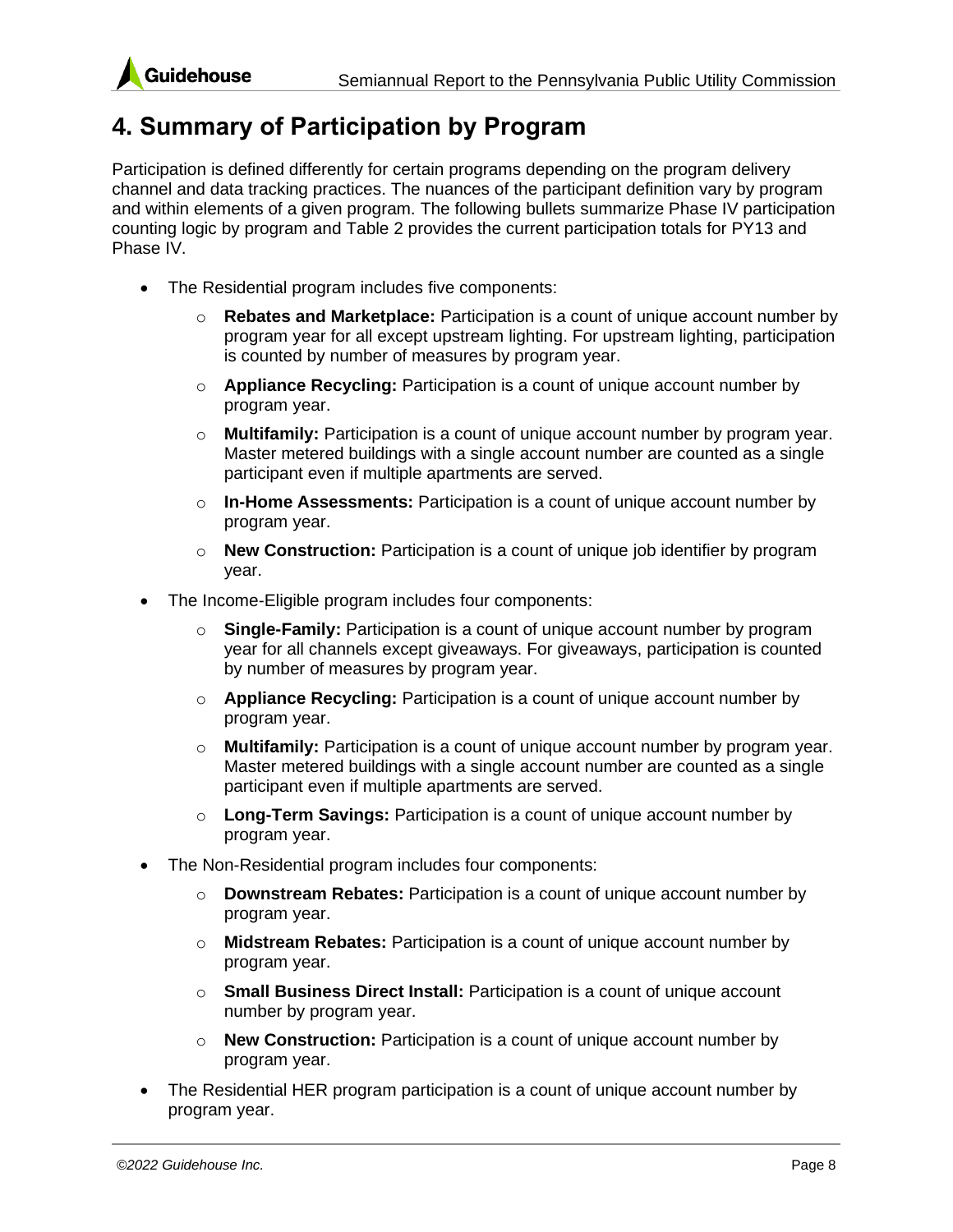

• The Income-Eligible HER program participation is a count of unique account number by program year.

<span id="page-13-0"></span>

| <b>Program and Component</b>         | <b>PYTD Participation</b> | <b>P4TD Participation</b> |
|--------------------------------------|---------------------------|---------------------------|
| Rebates and Marketplace              | 43,365                    | 43,365                    |
| <b>Appliance Recycling</b>           | 4,695                     | 4,695                     |
| In-Home Assessment                   | 1,178                     | 1,178                     |
| <b>New Construction</b>              | 969                       | 969                       |
| Multifamily                          | 113                       | 113                       |
| <b>Residential Total</b>             | 50,320                    | 50,320                    |
| Single-Family                        | 12,753                    | 12,753                    |
| <b>Appliance Recycling</b>           | 480                       | 480                       |
| Multifamily                          | 515                       | 515                       |
| Long-Term Savings                    | 25                        | 25                        |
| <b>Income-Eligible Total</b>         | 13,773                    | 13,773                    |
| <b>Residential HER</b>               | 550,415                   | 550,415                   |
| Income-Eligible HER                  | 21,461                    | 21,461                    |
| Downstream                           | 221                       | 221                       |
| Midstream                            | 456                       | 456                       |
| <b>Small Business Direct Install</b> | 59                        | 59                        |
| <b>New Construction</b>              | $\Omega$                  | $\Omega$                  |
| <b>Non-Residential Total</b>         | 736                       | 736                       |
| <b>Portfolio Total</b>               | 636,705                   | 636,705                   |

#### **Table 2. EE&C Plan Participation by Program Component**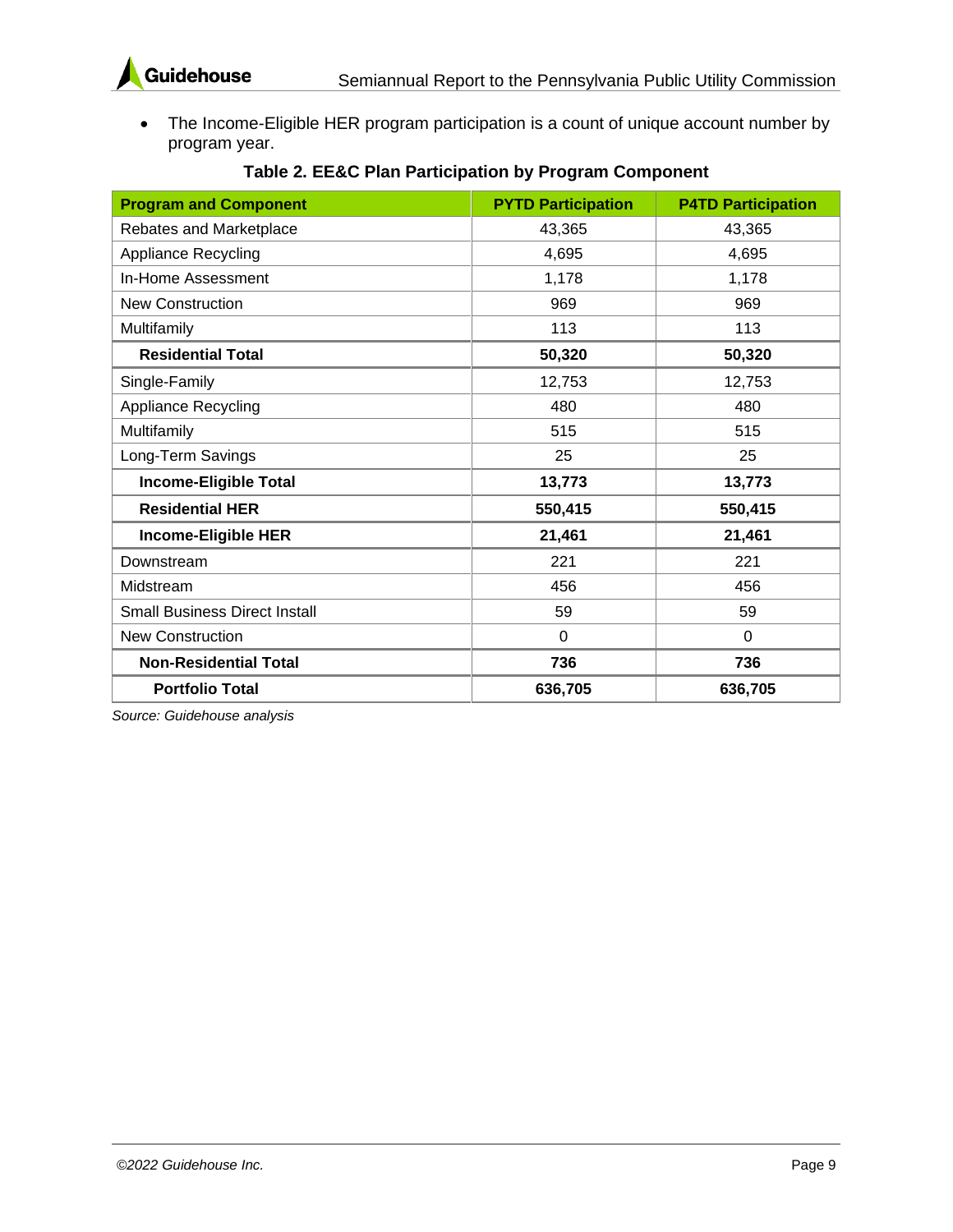

### <span id="page-14-0"></span>**5. Summary of Energy Impacts by Program**

[Figure 5](#page-14-2) summarizes the PYTD reported gross energy savings by program for PY13 and Phase IV. This report presents the energy impacts at the meter level and they do not reflect adjustments for transmission and distribution losses.

<span id="page-14-2"></span>

**Figure 5. PYTD and Phase IV Reported Gross Energy Savings by Program**

*Source: Guidehouse analysis*

[Table](#page-14-1) 3 summarizes energy impacts by program through the current reporting period.

<span id="page-14-1"></span>

| <b>Program and Component</b> | <b>PYRTD</b> | <b>RTD</b> | <b>VTD</b> | <b>PSA</b> |
|------------------------------|--------------|------------|------------|------------|
| Rebates and Marketplace      | 5,201        | 5,201      | 0          | 5,201      |
| <b>Appliance Recycling</b>   | 3,944        | 3,944      | 0          | 3,944      |
| In-Home Assessment           | 1,238        | 1,238      | 0          | 1,238      |
| <b>New Construction</b>      | 1,035        | 1,035      | 0          | 1,035      |
| Multifamily                  | 1,745        | 1,745      | 0          | 1,745      |
| <b>Residential Total</b>     | 13,163       | 13,163     | 0          | 13,163     |
| Single-Family                | 4.322        | 4.322      | 0          | 4,322      |
| <b>Appliance Recycling</b>   | 393          | 393        | 0          | 393        |
| Multifamily                  | 420          | 420        |            | 420        |

**Table 3. Energy Savings by Program (MWh/Year)**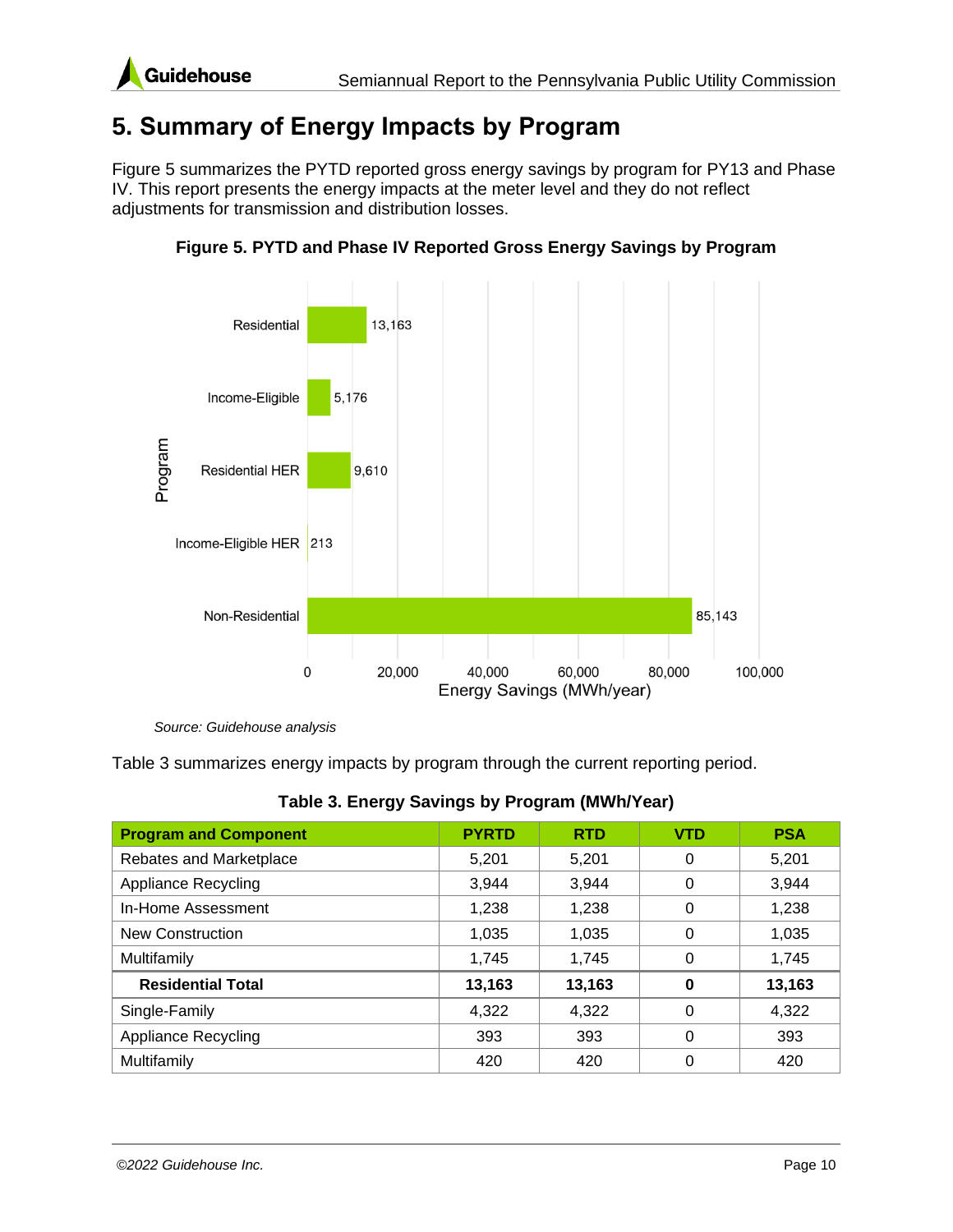

#### Semiannual Report to the Pennsylvania Public Utility Commission

| <b>Program and Component</b>         | <b>PYRTD</b> | <b>RTD</b> | <b>VTD</b> | <b>PSA</b> |
|--------------------------------------|--------------|------------|------------|------------|
| Long-Term Savings                    | 40           | 40         | 0          | 40         |
| <b>Income-Eligible Total</b>         | 5,176        | 5,176      | 0          | 5,176      |
| <b>Residential HER</b>               | 9,610        | 9,610      | O          | 9,610      |
| Income-Eligible HER                  | 213          | 213        | 0          | 213        |
| Downstream                           | 78,507       | 78,507     | 0          | 78,507     |
| Midstream                            | 3,863        | 3,863      | 0          | 3,863      |
| <b>Small Business Direct Install</b> | 2,774        | 2.774      | 0          | 2,774      |
| New Construction                     | $\Omega$     | 0          | 0          | 0          |
| <b>Non-Residential Total</b>         | 85,143       | 85,143     | 0          | 85,143     |
| <b>Portfolio Total</b>               | 113,306      | 113,306    | Ω          | 113,306    |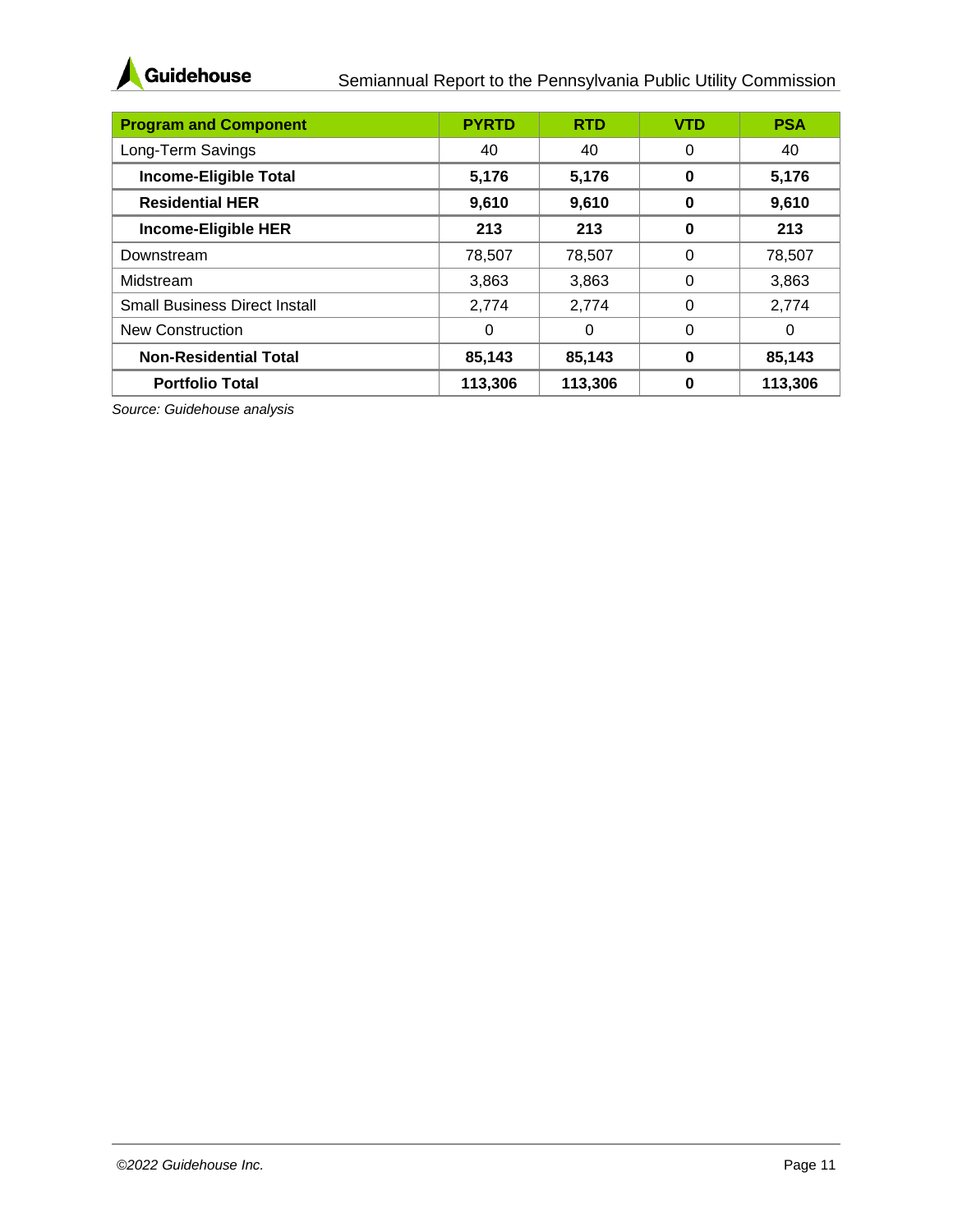

### <span id="page-16-0"></span>**6. Summary of Peak Demand Impacts by Program**

Act 129 defines peak demand savings from energy efficiency as the average expected reduction in electric demand from 2 p.m. to 6 p.m. EDT on non-holiday weekdays from June to August. This report presents the peak demand impacts from energy efficiency at the system level, meaning they reflect adjustments for transmission and distribution losses. PECO uses the following line loss percentages or multipliers by sector:

- $Residential = 1.0799$
- $Non-Residental = 1.0799$

[Figure 6](#page-16-2) summarizes the PYRTD reported gross peak demand savings by energy efficiency program for PY13 at the system level with the application of line loss factors. PYRTD is also the Act 129 Phase IV PSA gross peak demand savings for this PY13 Semiannual Report.

<span id="page-16-2"></span>



*Source: Guidehouse analysis*

[Table 4](#page-16-1) summarizes the peak demand impacts by program through the current reporting period.

<span id="page-16-1"></span>

| <b>Program and Component</b> | <b>PYRTD</b> | <b>RTD</b> | VTD  | <b>PSA</b> |
|------------------------------|--------------|------------|------|------------|
| Rebates and Marketplace      | 0.86         | 0.86       | 0.00 | 0.86       |
| Appliance Recycling          | 0.81         | 0.81       | 0.00 | 0.81       |
| In-Home Assessment           | 0.15         | 0.15       | 0.00 | 0.15       |

**Table 4. Peak Demand Savings by Program (MW/Year)**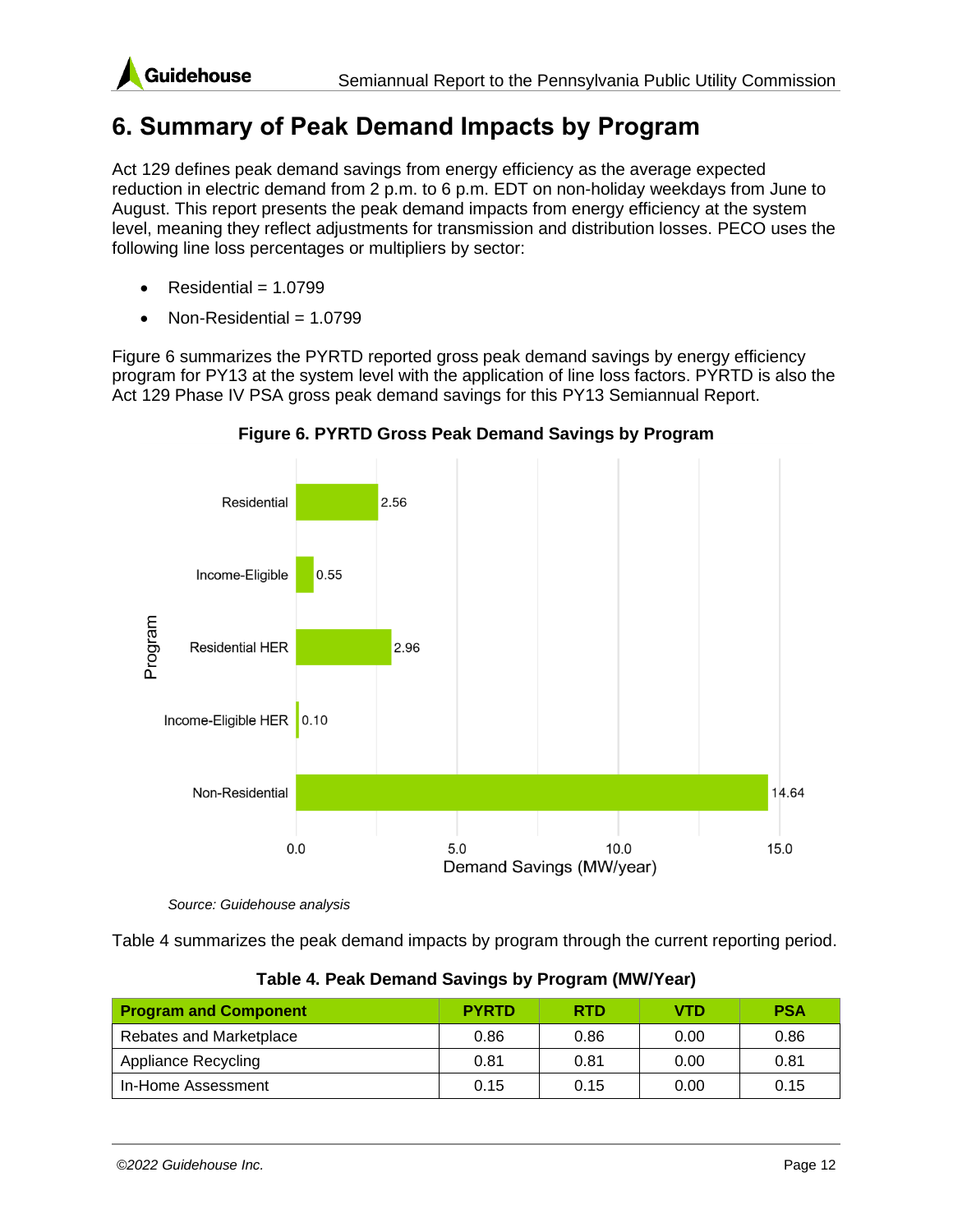

| <b>Program and Component</b>         | <b>PYRTD</b> | <b>RTD</b> | <b>VTD</b> | <b>PSA</b> |
|--------------------------------------|--------------|------------|------------|------------|
| <b>New Construction</b>              | 0.46         | 0.46       | 0.00       | 0.46       |
| Multifamily                          | 0.28         | 0.28       | 0.00       | 0.28       |
| <b>Residential Total</b>             | 2.56         | 2.56       | 0.00       | 2.56       |
| Single-Family                        | 0.42         | 0.42       | 0.00       | 0.42       |
| Appliance Recycling                  | 0.08         | 0.08       | 0.00       | 0.08       |
| Multifamily                          | 0.05         | 0.05       | 0.00       | 0.05       |
| Long-Term Savings                    | 0.00         | 0.00       | 0.00       | 0.00       |
| <b>Income-Eligible Total</b>         | 0.55         | 0.55       | 0.00       | 0.55       |
| <b>Residential HER</b>               | 2.96         | 2.96       | 0.00       | 2.96       |
| <b>Income-Eligible HER</b>           | 0.10         | 0.10       | 0.00       | 0.10       |
| Downstream                           | 13.41        | 13.41      | 0.00       | 13.41      |
| Midstream                            | 0.83         | 0.83       | 0.00       | 0.83       |
| <b>Small Business Direct Install</b> | 0.40         | 0.40       | 0.00       | 0.40       |
| <b>New Construction</b>              | 0.00         | 0.00       | 0.00       | 0.00       |
| <b>Non-Residential Total</b>         | 14.64        | 14.64      | 0.00       | 14.64      |
| <b>Portfolio Total</b>               | 20.80        | 20.80      | 0.00       | 20.80      |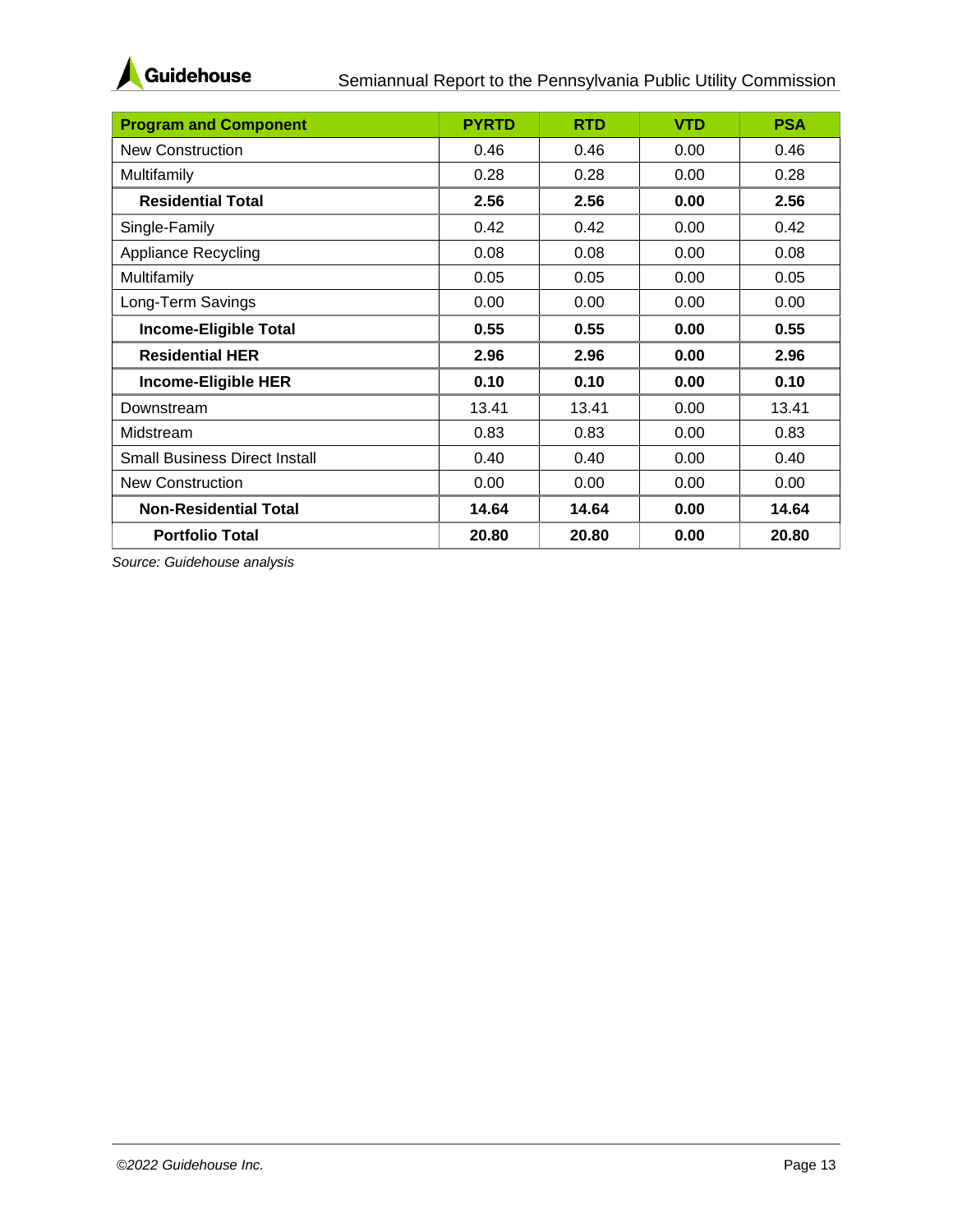# <span id="page-18-0"></span>**7. Summary of Finances**

This section summarizes the expenditures associated with PECO's portfolio and the recovery of those costs from ratepayers.

### <span id="page-18-1"></span>**7.1 Program and Portfolio Financials**

[Table 5](#page-18-2) shows program-specific and portfolio total finances for PY13. The columns in [Table 5](#page-18-2) and [Table 6](#page-19-1) are adapted from the list of program cost elements in the PA PUC's EE&C plan template<sup>2</sup> for Phase IV. So far in PY13, 41% of all EE&C plan expenditures have been incentives to participants and trade allies. For this first year of Phase IV, program-specific and portfolio total finances since inception of Phase IV are the same as those reported for PY13:

- Incentives includes rebates, point-of-sale buydowns, kits, and direct install materials and labor.
- EDC materials, labor, and administration includes costs associated with an EDC's own employees.
- ICSP materials, labor, and administration includes the program implementation contractor and the costs of any other outside vendors an EDC employs to support program delivery.

<span id="page-18-2"></span>

| <b>Program</b>                            | <b>Incentives</b> | <b>EDC Materials,</b><br>Labor, and<br><b>Administration</b> | <b>CSP Materials, Labor,</b><br>and Administration | <b>Total Cost</b> |
|-------------------------------------------|-------------------|--------------------------------------------------------------|----------------------------------------------------|-------------------|
| Residential                               | 1,603             | 0                                                            | 1,509                                              | 3,111             |
| Income-Eligible                           | 1,709             | 0                                                            | 470                                                | 2,178             |
| <b>Residential HER</b>                    | 0                 | 0                                                            | 643                                                | 643               |
| Income-Eligible HER                       | $\Omega$          | 0                                                            | 14                                                 | 14                |
| Non-Residential                           | 6,549             | 0                                                            | 5,534                                              | 12,083            |
| <b>Common Portfolio Costs<sup>3</sup></b> |                   |                                                              |                                                    | 5,466             |
| <b>Portfolio Total</b>                    | 9,860             | 0                                                            | 8,170                                              | 23,495            |
| SWE Costs <sup>4</sup>                    | N/A               | N/A                                                          | N/A                                                | 400               |
| Total                                     | 9,860             | 0                                                            | 8,170                                              | 23,895            |

#### **Table 5. Program Year to Date Financials (\$1,000)**

*Source: Guidehouse analysis*

Cost-effectiveness testing for Act 129 EE&C programs is performed using the total resource cost (TRC) test. Benefit-cost modeling is conducted annually using verified gross and verified net savings once the results of the independent impact evaluation are completed. TRC test

<sup>2</sup> Energy Efficiency and Conservation Plan Template. **[https://www.puc.pa.gov/pcdocs/1676672.docx.](https://www.puc.pa.gov/pcdocs/1676672.docx)** PA PUC. September 9, 2020.

<sup>3</sup> Common Portfolio Cost include EDC administrative costs, marketing, and EM&V.

<sup>4</sup> Statewide Evaluation costs are outside of the 2% spending cap.